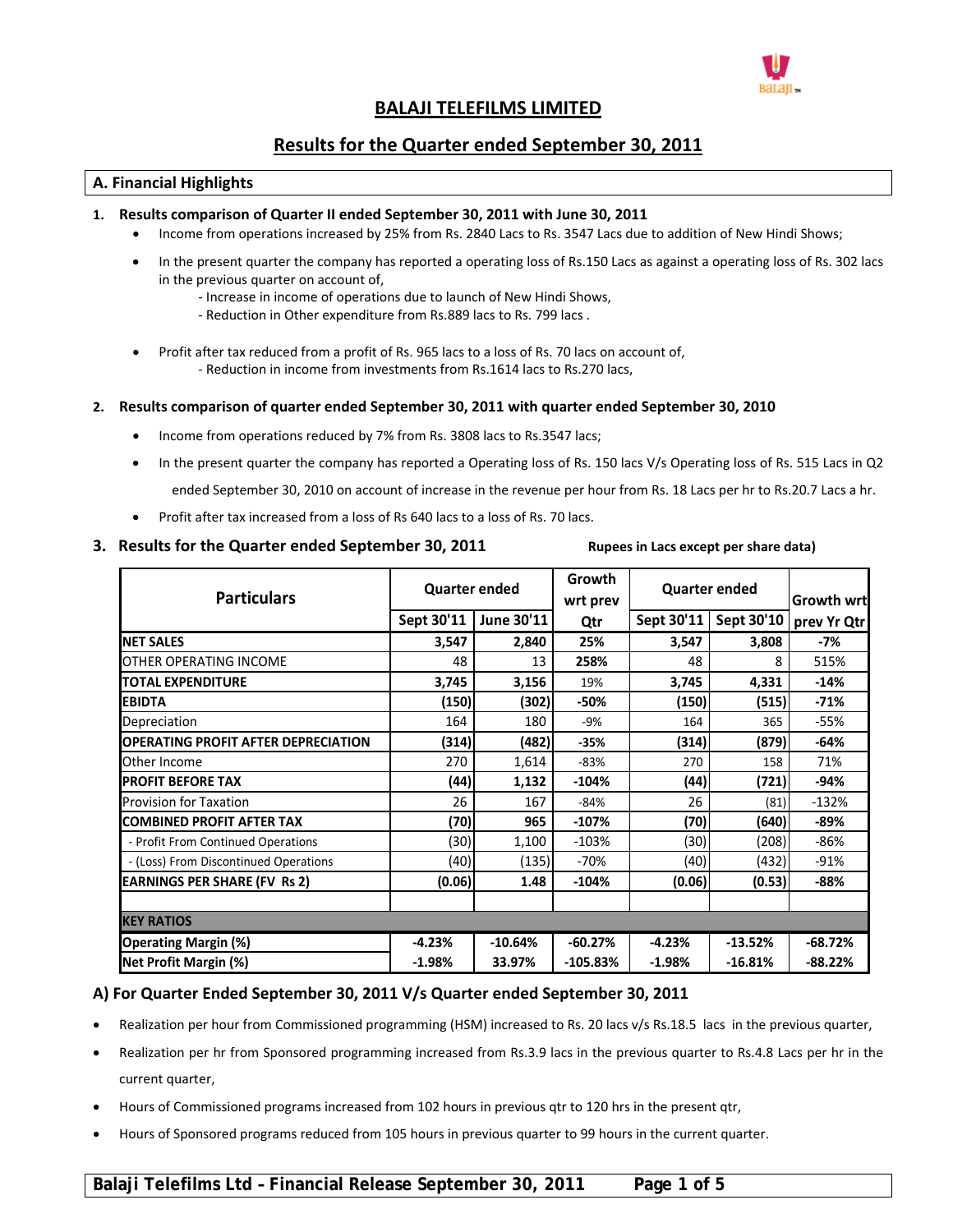

# **B) For Quarter Ended September 30, 2011 V/s Quarter ended September 30, 2010**

- Realization per hour from Commissioned programming (HSM) increased to Rs.20 lacs in Q2 11 as against Rs.18.5 lacs in Q1 11'
- Realization per hour from Sponsored programming increased from Rs.3.9 lacs in Q1' 11 to Rs. 4.8 Lacs per hr in Q2' 11.
- Hours of Commissioned programs (HSM) increased from 102 hours in Q1 2011 to 120 hours in Q2 11,
- Hours of Sponsored programs reduced from 105 hours in Q1 2011 to 99 hours in Q2 11'.

# **C) SHOW REPORT FOR THE QUARTER ENDED SEPTEMBER 30, 2011**

| А:        | <b>EXISTING SHOWS</b>                             |                |                   |                              |                 |
|-----------|---------------------------------------------------|----------------|-------------------|------------------------------|-----------------|
|           | 1 Hindi Speaking Market - Commissioned            |                |                   |                              |                 |
|           | <b>SERIAL</b>                                     | <b>CHANNEL</b> | <b>TIME</b>       | <b>DURATION</b><br>(In Mins) | <b>SCHEDULE</b> |
|           | Pavitra Rishtaa                                   | Zee Tv         | 9.00pm - 9.30pm   | 0:30                         | 5 times a Week  |
|           | Bade Ache Lagate Hai                              | Sonv           | 10.30pm - 11.00pm | 0:30                         | 4 times a Week  |
|           | Parichay                                          | Colours        | 9.30pm-10.00pm    | 0:30                         | 5 times a Week  |
|           | Pyaar Kii Ye Ek Kahaani                           | Star One       | 8.30pm-9.00pm     | 0:30                         | 5 times a Week  |
|           | 2 Marathi Speaking Market - Commissioned          |                |                   |                              |                 |
|           | <b>SERIAL</b>                                     | <b>CHANNEL</b> | <b>TIME</b>       | <b>DURATION</b><br>(In Mins) | <b>SCHEDULE</b> |
|           | Bandha Reshamache                                 | Star Pravah    | 8.30pm-9.00pm     | 0:30                         | 6 times a Week  |
|           | 3 Bhojpuri Speaking Market- Commissioned          |                |                   |                              |                 |
|           | <b>SERIAL</b>                                     | <b>CHANNEL</b> | <b>TIME</b>       | <b>DURATION</b><br>(In Mins) | <b>SCHEDULE</b> |
|           | Senur Maang Tikuli                                | Mahua          | 8.00pm-8.30pm     | 0:30                         | 5 times a Week  |
| b)        | <b>South Market - Sponsored</b>                   |                |                   |                              |                 |
|           | <b>SERIAL</b>                                     | <b>CHANNEL</b> | <b>TIME</b>       | <b>DURATION</b><br>(In Mins) | <b>SCHEDULE</b> |
|           | Kalyani                                           | Udaya TV       | 7.00pm-7.30pm     | 0:30                         | 5 times a Week  |
|           | Kasturi                                           | Sun TV         | 11.30am-12.00pm   | 0:30                         | 5 times a Week  |
|           | Kanna Varri Kalalu                                | Gemini         | 7.00pm-7.30pm     | 0:30                         | 5 times a Week  |
|           |                                                   |                |                   |                              |                 |
| <b>B:</b> | <b>CHANGES DURING THE QUARTER</b>                 |                |                   |                              |                 |
|           | <b>DISCONTINUED SERIALS</b>                       | <b>CHANNEL</b> | <b>TIME</b>       | <b>DURATION</b><br>(In Mins) | <b>SCHEDULE</b> |
|           | Kotha Bangaram                                    | Gemini         | 7.00pm-7.30pm     | 0:30                         | 5 times a Week  |
|           | Konya                                             | Zee-Bangala    | 8.00pm-8.30pm     | 0:30                         | 6 times a Week  |
|           |                                                   |                |                   |                              |                 |
| C:        | <b>NEW UPCOMING SHOWS</b>                         |                |                   |                              |                 |
|           | <b>SERIAL</b>                                     | <b>CHANNEL</b> | <b>LANGUAGE</b>   | <b>DURATION</b>              | <b>SCHEDULE</b> |
|           | Gandhari<br>(Telecast Commenced on 10th Oct'2011) | Zee TV         | Marathi           | 0:30                         | 6 times a Week  |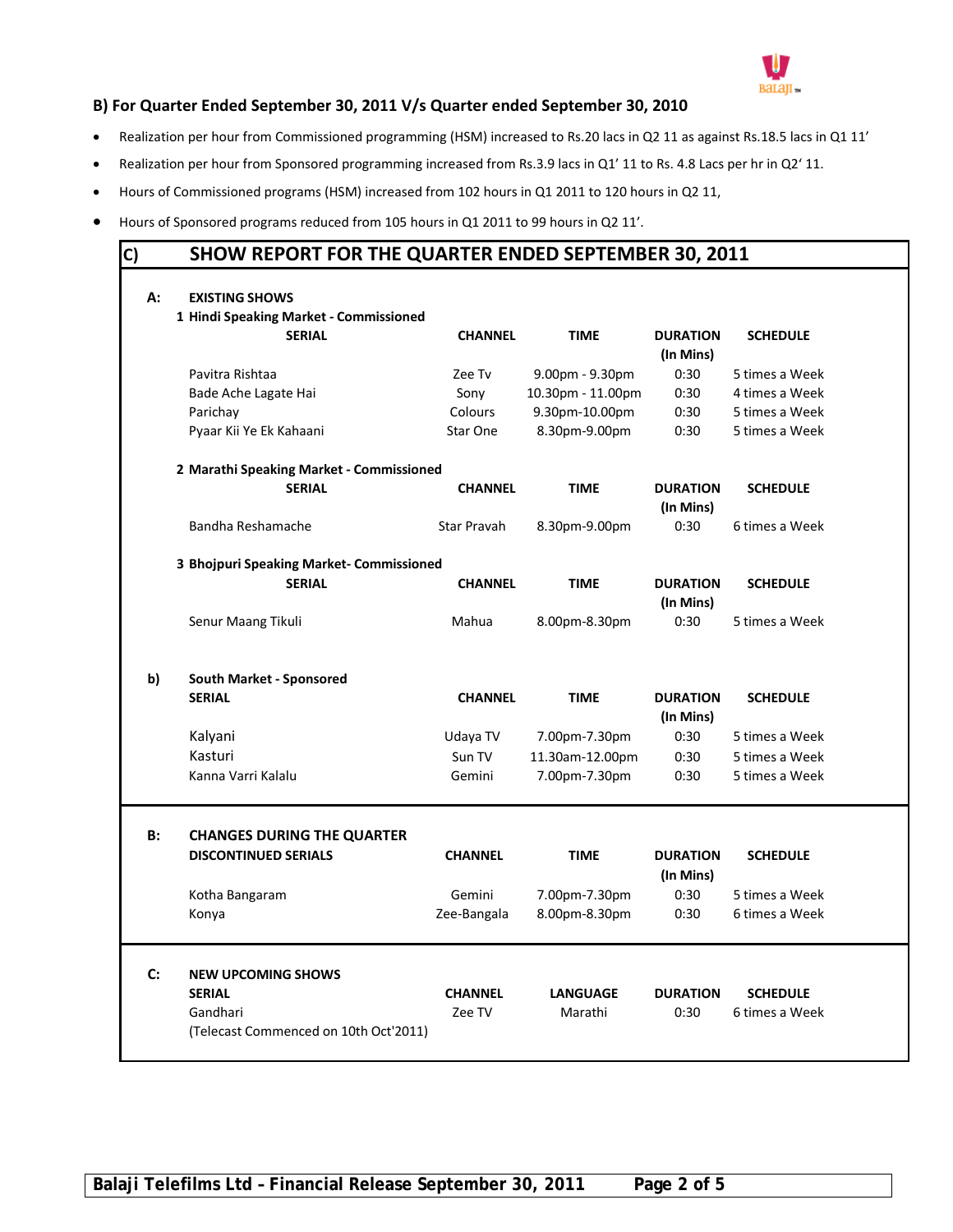

# **D) Other Highlights**

1. The Company has obtained shareholders approval vide resolution passed through postal ballot, results where of were declared on 18th February, 2011 to sell and transfer as a going concern, on slump sale basis on such terms and conditions as are negotiated by the Board and/or the Managing Director it's Mobile, Internet and Education division (Collectively the "Undertakings") at not less than fair value determined by an independent firm of Chartered Accountants or any other professional valuer and with effect from such date and in such manner as may be determined by the Board and/ or the Managing Director. Accordingly, the above undertakings are considered as 'discontinuing operations' in terms of Accounting Standard 24 on 'Discontinuing Operations' (AS 24).

Pursuant to this, the Net Profit after tax for the Quarter ended September 30, 2011 i.e. Rs. 70 lacs would be split into two:

- Net Loss after tax from Continuing Operations Rs. 30 lacs and
- Net Loss after tax from Discontinuing Operations Rs. 40 lacs.

| <b>Particulars</b>         | 3 Months Ended September 30, 2011 |               |          |                  | 3 Months Ended September 30, 2010 |          | Quarter Ended June 2011 |                      |          |
|----------------------------|-----------------------------------|---------------|----------|------------------|-----------------------------------|----------|-------------------------|----------------------|----------|
|                            | Continuing                        | Discontinuing | Total    | Continuing       | Discontinuina                     | Total    | Continuina              | <b>Discontinuina</b> | Total    |
|                            | Operation                         | Operation     |          | <b>Operation</b> | Operation                         |          | Operation               | Operation            |          |
| Turnover (net)             | 3,290.46                          | 256.52        | 3,546.98 | 3.758.98         | 49.33                             | 3,808.31 | 2,623.20                | 217.27               | 2,840.48 |
| Sale of services           |                                   |               |          |                  |                                   |          |                         |                      |          |
| Other Income               | 317.67                            |               | 317.67   | 165.98           |                                   | 165.98   | 1.627.61                |                      | 1.627.61 |
| <b>Total Income</b>        | 3,608.13                          | 256.52        | 3,864.65 | 3,924.96         | 49.33                             | 3.974.29 | 4.250.81                | 217.27               | 4,468.09 |
| <b>Total Expenditure</b>   | 3,607.41                          | 301.39        | 3,908.80 | 4,478.52         | 216.84                            | 4.695.36 | 2.987.89                | 348.04               | 3,335.93 |
| Profit / (Loss) before tax | 0.72                              | (44.87)       | (44.15)  | (553.56)         | (167.51)                          | (721.07) | 1.262.93                | (130.77)             | 1.132.15 |
| Provision for taxation     | 30.25                             | (4.17)        | 26.08    | (80.90)          |                                   | (80.90)  | 163.18                  | 4.21                 | 167.39   |
| (Loss) / Profit after tax  | (29.53)                           | (40.70)       | (70.23)  | (472.66)         | (167.51)                          | (640.17) | 1,099.75                | (134.98)             | 964.76   |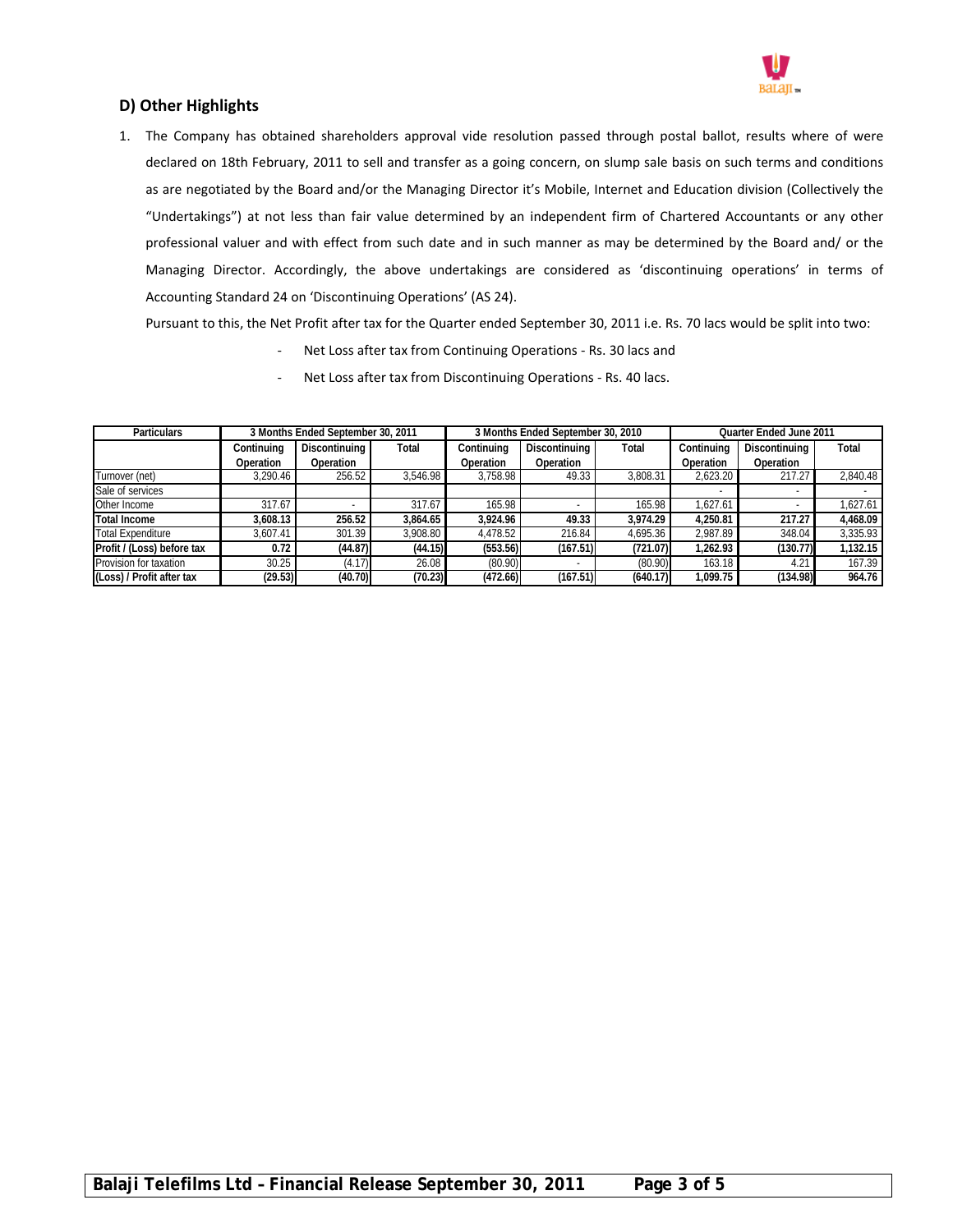

#### **1. Revenues**

The Company recorded income from operations in the quarter of Rs.3025 lacs as compared to Rs.2292 lacs for the quarter ended June 30, 2011. Revenue contribution from Commissioned programming (HSM) was Rs. 2550 lacs against Rs. 1885 lacs for quarter ended June 30, 2011, while that of Sponsored programming was Rs. 475 lacs as against Rs. 407 lacs in the same period. The share of commissioned programming in revenues during the quarter was 84% while that of sponsored programming was 16%.

The revenue‐wise distribution between commissioned and sponsored programming during the quarter ended September 30, 2011, is as follows:

|                      |          | Revenue for Q Ending (Rs in Lacs) |          | Percentage |               |          |  |
|----------------------|----------|-----------------------------------|----------|------------|---------------|----------|--|
| <b>Show Type</b>     | $Sen-11$ | Jun-11                            | $Sen-10$ | $Sen-11$   | <b>Jun-11</b> | $Sep-10$ |  |
| <b>Commissioned*</b> | 2,550    | 5885،∡                            | 2,980    | 84%        | 82%           | 84%      |  |
| Sponsored            | 475      | 407                               | 562      | 16%        | 18%           | 16%      |  |
| <b>Total</b>         | 3,025    | 2.292                             | 3,542    | 100%       | 100%          | 100%     |  |

*(\* Excludes regional segment and Event business)*

#### **2. Operational**

## **A. Content for TV Channel ‐ Programming Mix**

Commissioned & Sponsored Programs

The hour-wise programming distribution during the quarters ended September 30, 2011 as compared to previous year and quarter is as follows:

|                                                  | <b>Hours for Q Ending</b> |        |          | Percentage |               |        |  |  |
|--------------------------------------------------|---------------------------|--------|----------|------------|---------------|--------|--|--|
| <b>Show Type</b>                                 | $Sen-11$                  | Jun-11 | $Sen-10$ | $Sen-11$   | <b>Jun-11</b> | Sep-10 |  |  |
| Commissioned*                                    | 120                       | 102    | 158.5    | 55%        | 49%           | 50%    |  |  |
| Sponsored                                        | 99                        | 105    | 159      | 45%        | 51%           | 50%    |  |  |
| <b>Total</b>                                     | 219                       | 207    | 318      | 100%       | 100%          | 100%   |  |  |
| I* Eveludes regional segment and Eyent business) |                           |        |          |            |               |        |  |  |

*(\* Excludes regional segment and Event business)*

#### **3. Other Income**

The Other Income during the quarter reduced from Rs. 1884 lacs in Q1,2011 to Rs.270 lacs in Q2,2011.

#### **4. Gross Block**

The Company's fixed assets stood at Rs. 8597 Lacs as on September 30, 2011, This includes investment in,

- ‐ a state‐of‐the art studios, cameras & equipments,
- ‐ land at Mira Road

#### **5. Investments**

As on September 30, 2011, the Company's total investments were at Rs.22124 lacs including Rs.3000 lacs invested in wholly owned subsidiary – Balaji Motion Pictures Ltd. Out of the above, Rs.19125 lacs was invested in units of mutual funds & debentures as compared to Rs. 20103 lacs as on June, 30 2011.

### **6. Debtors**

The Company's debtors (in days of income) are at 113 days as on September 30, 2011 as compared to 126 days as on June 30, 2011.

#### **7. Loans and advances**

Loans and advances have increased from Rs.7842 lacs on 30 Sept 2011 to Rs.7961 lacs as on the current quarter end.

The Company's principal loans and advances comprised,

a) Loan to the Subsidiary Balaji Motion Pictures Ltd. of Rs.2737 lacs,

## **Balaji Telefilms Ltd – Financial Release September 30, 2011 Page 4 of 5**